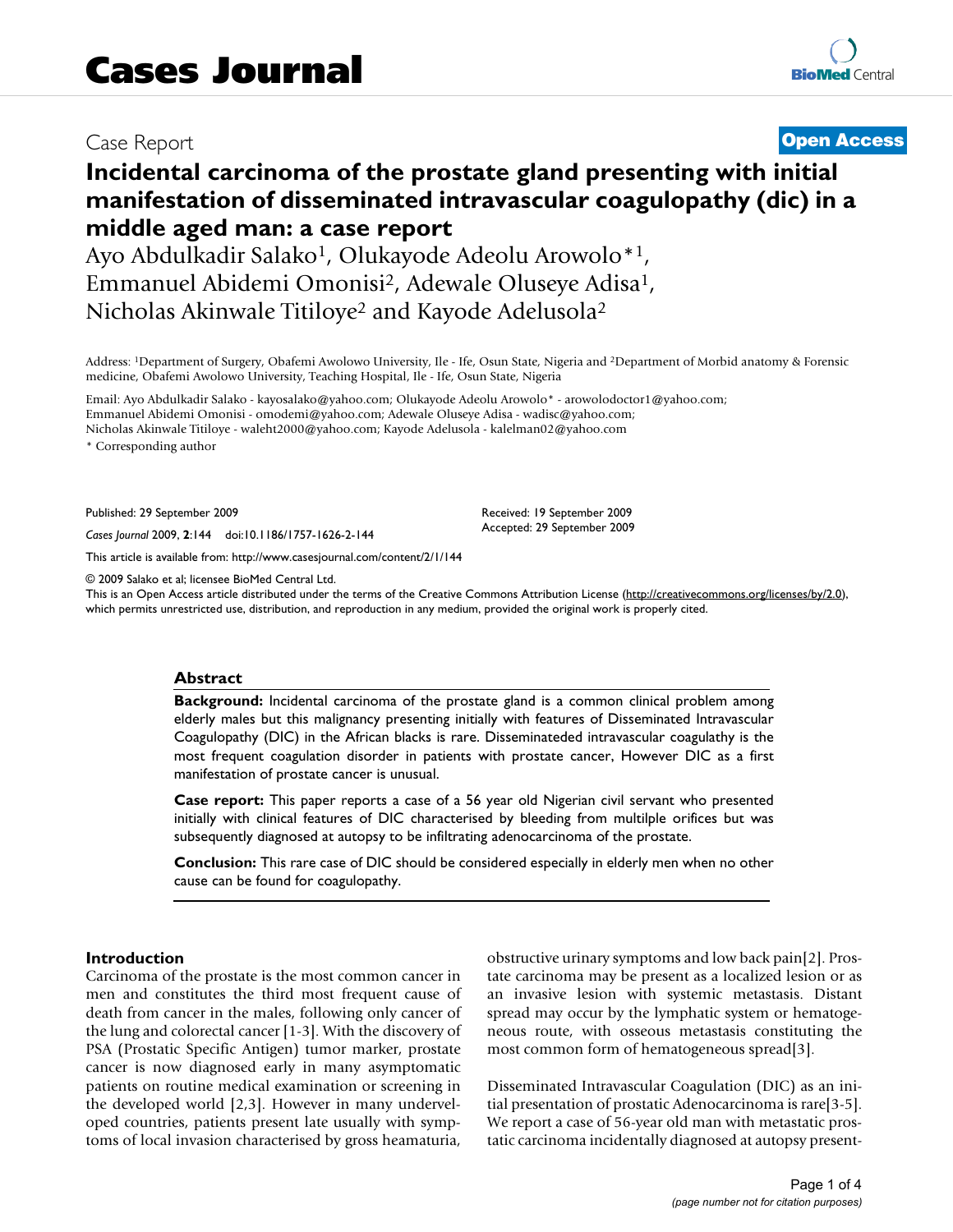ing with initial clinical manifestation of disseminated intravascular Coagulopathy.

# **Case Presentation**

A 56-year -old black African man. He is a civil servant of yoruba ethnicity extraction in Nigeria and weighs 65 kilogramm with height of 157 cm. He presented to the accident & emergency unit of Obafemi Awolowo University Teaching Hospital, Ile-Ife, Nigeria with a day history of epitaxis and massive upper gastrointestinal bleeding. He was estimated to have lost about two litres of blood at presentation and he was also in heamodynamic instabilty. There was associated passage of meleana stool a day before presentation. He was not to have peptic ulcer disease in the past and there was no history of abuse of steroid or non steroidal anti inflammatory drugs (NSAID).

The patient in addition had significant obstructive urunary syptom of straining, poor urinary stream and overlow incontinence. The patient does not smoke nor drink alcohol.

On examination, we found middle aged man, in acute distress, diaphoretic and restless, he was profoundly pale but anicteric and acyanosed. There were no palpable peripheral lymph node and no pedal oedema.

On Examination of the cardiovascular system the pulse was 120/min small volume and regualr with blood pressure of 100/70 mmhg. Examination of the abdomen showed epigastric tenderness with hepatomegaly and bladder fullness. Rectal examination revealed an enlarged nodular prostate.

Investigations carried out include pack cell volume of 13%, blood chemistry were essentially normal.

A clinical diagnosis of sever upper gastrointestinal bleeding probably due chronic duodenal ulcer was made, epistaxis was tought to be due to massive upper gastrointestinal bleeding.

The patient was resucitated, He had three pints of fresh frozen plasma and another three pints of fresh whole blood and intravenous fluids. Intravenous Ranitidine 50 mg twelve hourly, he had urethral catheter passed to monitor urine output. He was planned for upper gastro-intestinal endoscopy after adequate resucitation but his condition deteriorated and died on the day of admission. Also no radiological investigation was done as the patient was not fully resucitated to allow any radiologicalm investigation before his demise.

# **The Autopsy Findings**

At autopsy, the body was severally pale; fragments of clotted blood were seen in his nostrils.

The serous cavities contained bloody fluids; 80 mls in the pericardial cavity, 2 Litres in the peritoneal cavity, 600 mls in the right pleural cavity and 400 mls in the left pleural cavity.

The review of the organ systems revealed an enlarged and firm prostate weighed 150 g with multiple nodules of various sizes and shapes seen mostly at the median lobe. Cut surfaces of the prostate shows nodular surfaces with golden yellow nodules. Microscopic sections of the prostate showed an infiltrating Adenocarcinoma Gleason grade V. (Figure 1)

The urinary bladder was distended and filled with 1.2 L of concentrated urine. Cut surface of the urinary bladder showed increased trabeculation with hyperemia of the bladder mucosa and narrowing of the neck of the bladder. Microscopic sections of the urinary bladder showed chronic non-specific cystitis

Kidneys were enlarged, the right weighed 210 g and the left kidney weighed 200 g. Microscopic sections of both kidneys show features consistent with acute tubular necrosis.

The liver weighed 1500 g, multiple greyish white nodules of various sizes and shapes with umbilcation on their surfaces were seen. Cut surfaces of the liver were flattened and the edges were sharp. The nodules do not extend into



## Figure 1

**Microscopic appearance of prostatic carcinoma:** The field shows micro - nacini of small malignant cells infiltrating the prostatic stroma in areas (H & E  $\times$  100).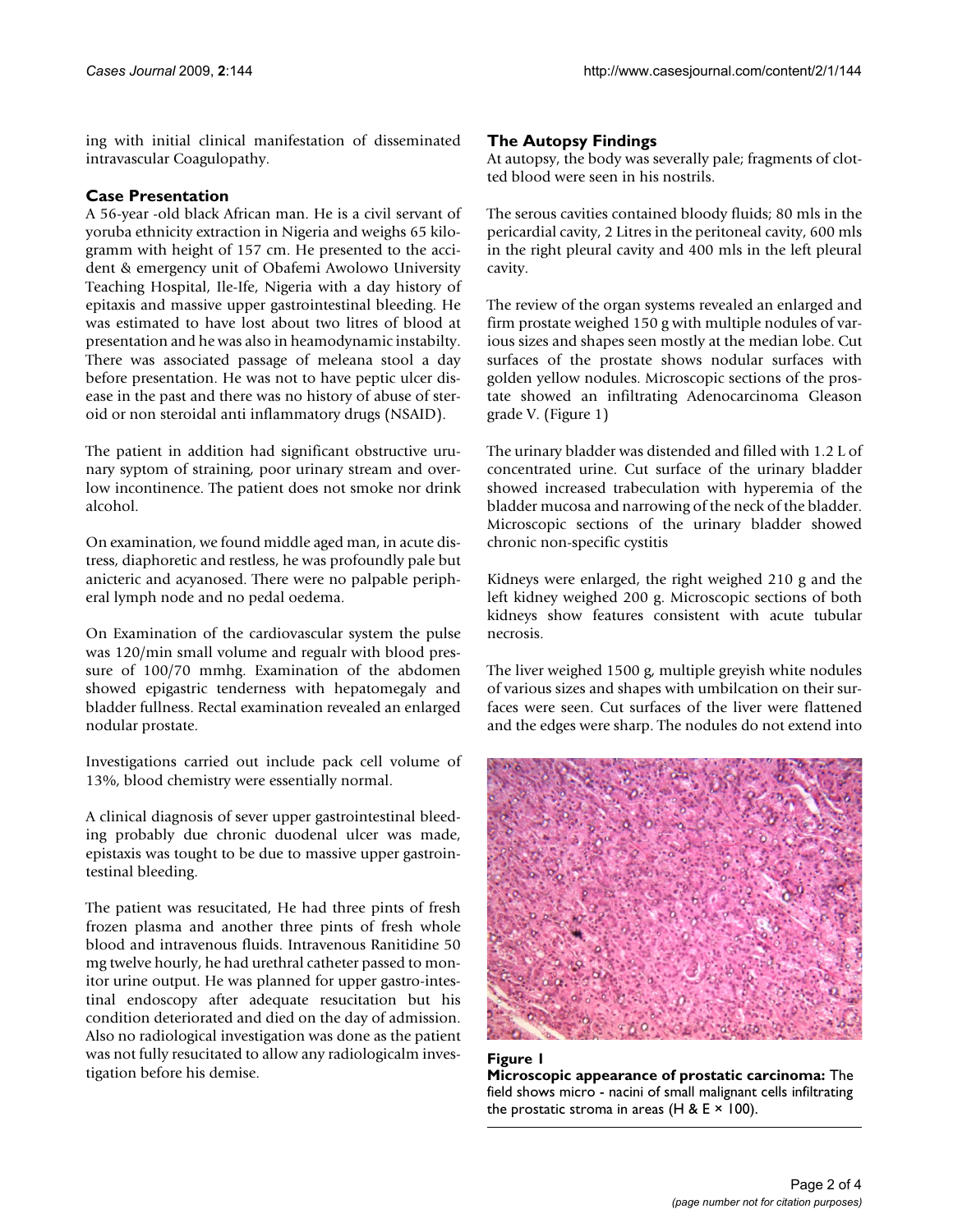the liver parenchyma. Similar nodules were seen in the rectum. The remaining parts of the gastrointestinal system were unremarkable. Microscopic sections of the liver showed evidence of metastatic adenocarcinoma (Figure 2) showed metastatic deposit from the prostate cancer in the area of portal hepatis.

The tracheobronchial tree, heart and musculoskeletal system were essentially unremarkable. *T*here were also evidence of metastasis to the bone as shown in (Figure 3)

# **Discussion**

Prostate cancer is an important growing health problem, presenting a challenge to the Urologists, Pathologists, Radiologists and Oncologists [6-9]. Prostate cancer is the most common non- dermatologic cancer, yet despite this frequent occurrence, the clinical course is often unpredictable [10,11]. Most prostate cancers are slow growing however some are aggressive, with a rapidly worsening course. Many men are found to have incidental microscopic foci of prostatic cancer at postmortem examination[2].

Disseminated Intravascular Coagulopathy (DIC) is an acquired coagulation disorder that may occur in a wide variety of clinical conditions. Confirmation of the diagnosis of DIC should always prompt a search for underlying medical disorders, including sepsis, severe trauma. Solid and hematological malignancies, obstrectric complication and vascular disorders. DIC revealing a prostatic adenocarcinoma is rare. Most of the cases are limited to biological abnormalities [12-14]. Hypercoagulable states associated with malignancy resulting in thrombocytopenia and DIC are well recognized. [3] Tissue thromboplastins derived from the tumor cells that are exposed to



**Figure 2 liver metastasis at the portal hepatis area from advanced disseminated prostatic cancer (H & E × 16)**.



Figure 3 **Metastatic adenocarcinoma to the bone marrow from the disseminated prostatic tumour (H & E × 25)**.

the circulation are believed to be important in the pathophysiology[6]. The manifestation of DIC associated with prostatic cancer can range from being a subclinical marker of disease [3,4] to overt bleeding after minor to moderate trauma [5]. We reported this case to increase the awareness that prostatic adenocarcinoma may present initially with features of DIC. Therefore, high index of suspicions is the watch word.

## **Conclusion**

This report highlighted the very rare presentation of prostatic carcinoma with upper gastrointestinal bleeding secondary to Disseminated intravascular coagulation (DIC). Abscence of gastric and Duodenal ulcer at autopsy and confirmation of prostatic carcinoma at histology confirms the malignant prostate as the origin of the widespread DIC. The fact that there were histological evidence of metastasis in the bone and liver confirms the advance nature of the prostate cancer as distinct from cases of incidental findings at postmortem examination. This rare case of DIC should be considered especially in elderly men when no other cause can be found for coagulopathy.

## **Consent**

Written informed consent was obtained from the living next of kin of the patient for publication of this case report and accompanying images. We could not obtained direct consent from the patient because the patient died before this report was written. A copy of the written consent from the next of kin is available for review by the Editor-in-Chief of this journal.